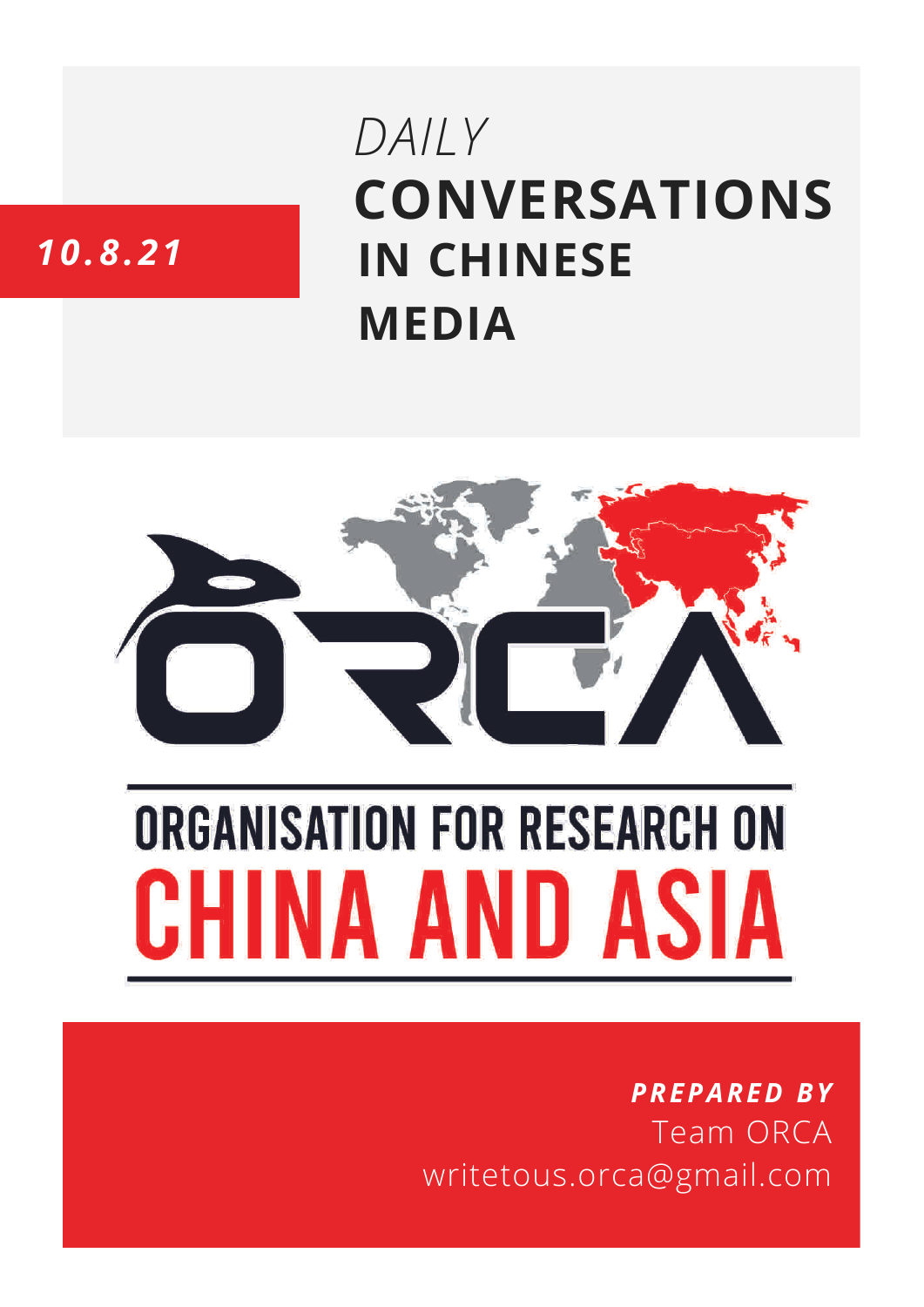#### **I. Social Media Chatter in China**

- **Arrest of senior Weibo official trends:** Mao Taotao, the Director of Public Relations at Weibo, is suspected of bribery and has "seriously harmed the interests of the company". He was **[arrested](https://www.prweek.com/article/1724464/chinese-authorities-arrest-weibo-pr-head-mao-taotao)** amidst public outrage against Alibaba for its delayed action in responding to an employee's allegations of sexual assault by her manager. Furthermore, as we had earlier reported, Weibo itself in lieu of the Kris Wu sexual misconduct scandal has discontinued its seven year old 'star power' function as China's #metoo movement grew in traction.
- **As COVID-19 cases rise, videos on social media show authorities locking people in houses:** China's National Health Commission on Aug. 9 announced 143 new confirmed COVID cases in at least 17 provinces. This is the highest reported tally since January 20, 2021. Post this tally, [videos](https://twitter.com/i/status/1424688234349490179) have emerged on Weibo and other social [media](https://www.taiwannews.com.tw/en/news/4267447) platforms showing personnel in hazmat suits hammering iron bars over people's house entrances to prevent them from leaving. It is not clear if this is done only for those houses who have positive patients, or all.

#### **II. News in China**

- China's Ministry of Foreign Affairs (MOFA) has recalled its ambassador to Lithuania and demanded that the Lithuan government recall its ambassador to China. This is in response to Lithuania and Taiwan establishing respective representative offices building up reciprocal diplomatic ties.
- China's Propaganda Department has carried an *[insightful](http://cpc.people.com.cn/n1/2021/0811/c64387-32188787.html) piece* on the Lalin Railway which runs between Gangdisê Mountains and the Himalayas on the Qinghai-Tibet Plateau. The piece propagates that the construction of this rail route --as well as the Fuxing train that runs on it -- in extremely difficult terrain and work conditions within 6 years with an investment north of 35 billion yuan is a vital example of transformation the Chinese Communist Party (CCP) has brought about in Tibet.
- China-Canada ties are adversely hit amidst two high-profile rulings against Canadians in China. A Chinese court [upheld](https://www.pakistantoday.com.pk/2021/08/10/china-court-upholds-canadians-death-sentence-as-huawei-cfo-fights-extradition/) Canadian Robert Schellenberg death sentence for drug smuggling. He was arrested in 2014 and jailed for 15 years in late 2018. Post appeal, a court in the city of Dalian sentenced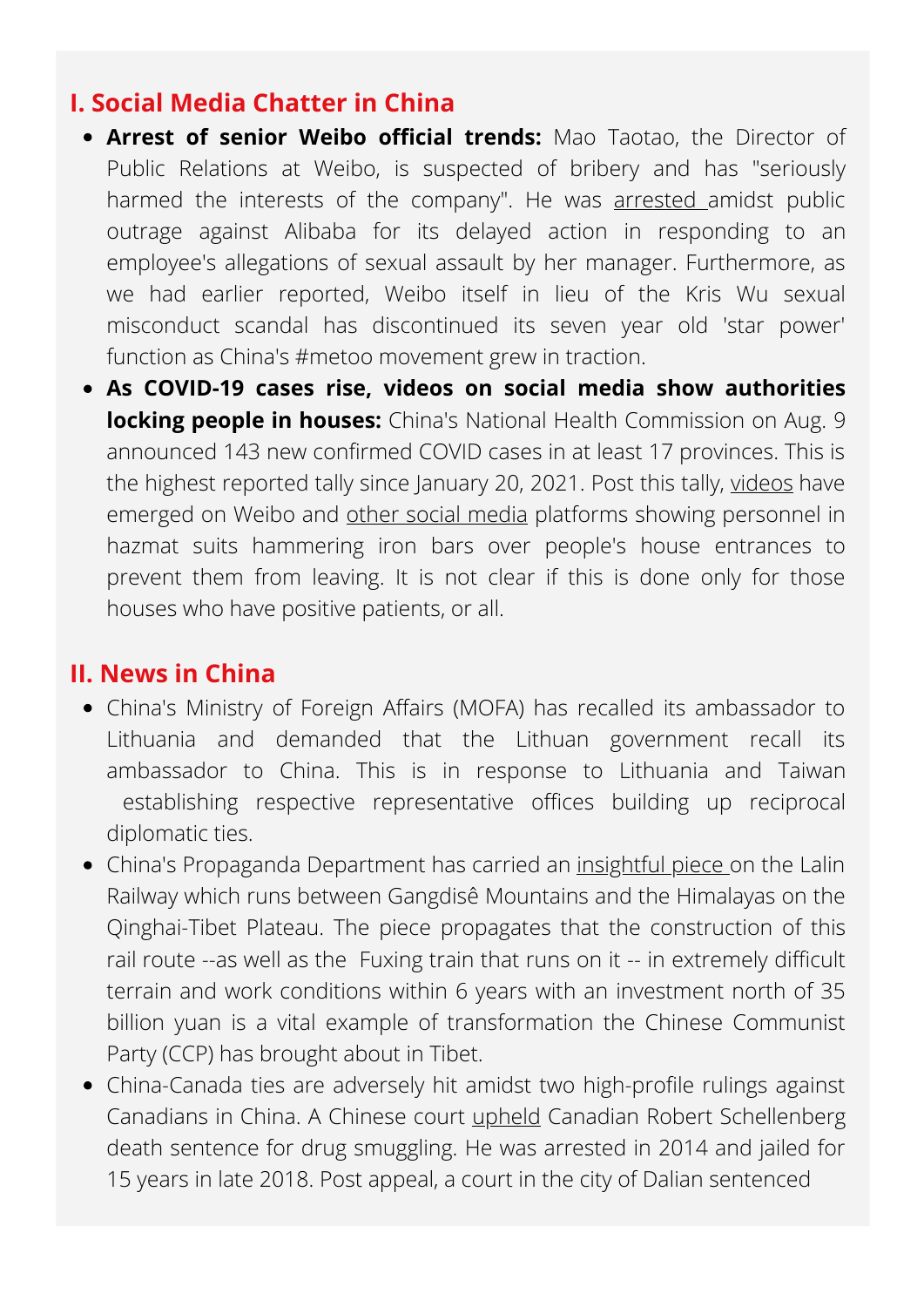him to death in January 2019. The timing of this sentencing was a month after Huawei executive Meng Wanzhou was arrested at Vancouver International Airport on a warrant from the United States. Simultaneously, a day after the ruling on Schellenberg was upheld, Canadian Michael Spavor was jailed for 11 years for spying. Canadian Prime Minister Justin Trudeau has [condemned](https://twitter.com/IndoPac_Info/status/1425338159299141636) the 'unacceptable and unjust' jailing of Michael Spavor in China.

- Global times has [uploaded](https://www.globaltimes.cn/page/202108/1231027.shtml) a video titled "Interview with border troop CPC members". In the video a a soldier from an infantry company stationed in Burang County (which sits at the trijunction of Nepal, India and China) of Tibet was interviewed. This video mentions Ngari by its Chinese name 'Ali' and calls Zanda by its Chinese name Zhada. The soldier importantly emphasises on how he is first a member of the Chinese Communist Party (CCP) and being a party member makes him more responsible.
- Xu Zhangrun (a former law professor in Tsinghua University who was expelled and prosecuted) in 2018 has published a new essay in which he states that most intellectuals in China are displeased by Xi's decision to abolish term limits for himself. Among other observations, he emphasizes that without a stable political process of succession, the fate of the nation ultimately relies on armed might and coercion. He concludes by noting that China and the Chinese people lack a truly resilient political system, instead China is burdened with one that, despite its formidable appearance, is inherently fragile.
- Hong Kong Professional Teachers' Union has held a press conference and officially announced that it will disband. This is post Chinese state-media labelling the Union as a 'poisonous tumor'.
- It is reported in non-mainstream HK media that the chances of the Politburo standing committee members (PBSC-7 members) going to Beidaihe are more as compared to the Politburo members (25 members), since PBSC members have not made public appearances but the Politburo members did appear in public events.
- A detailed piece by Sixth [Tone](https://www.sixthtone.com/news/1008196/inside-the-subway-disaster-that-killed-14-in-central-china) (which seeks to present 'fresh voices' across sectors in and from China) has sought to understand the Zhengzhou subway disaster during the Henan flooding. It has called the subway tragedy as 'preventable'.